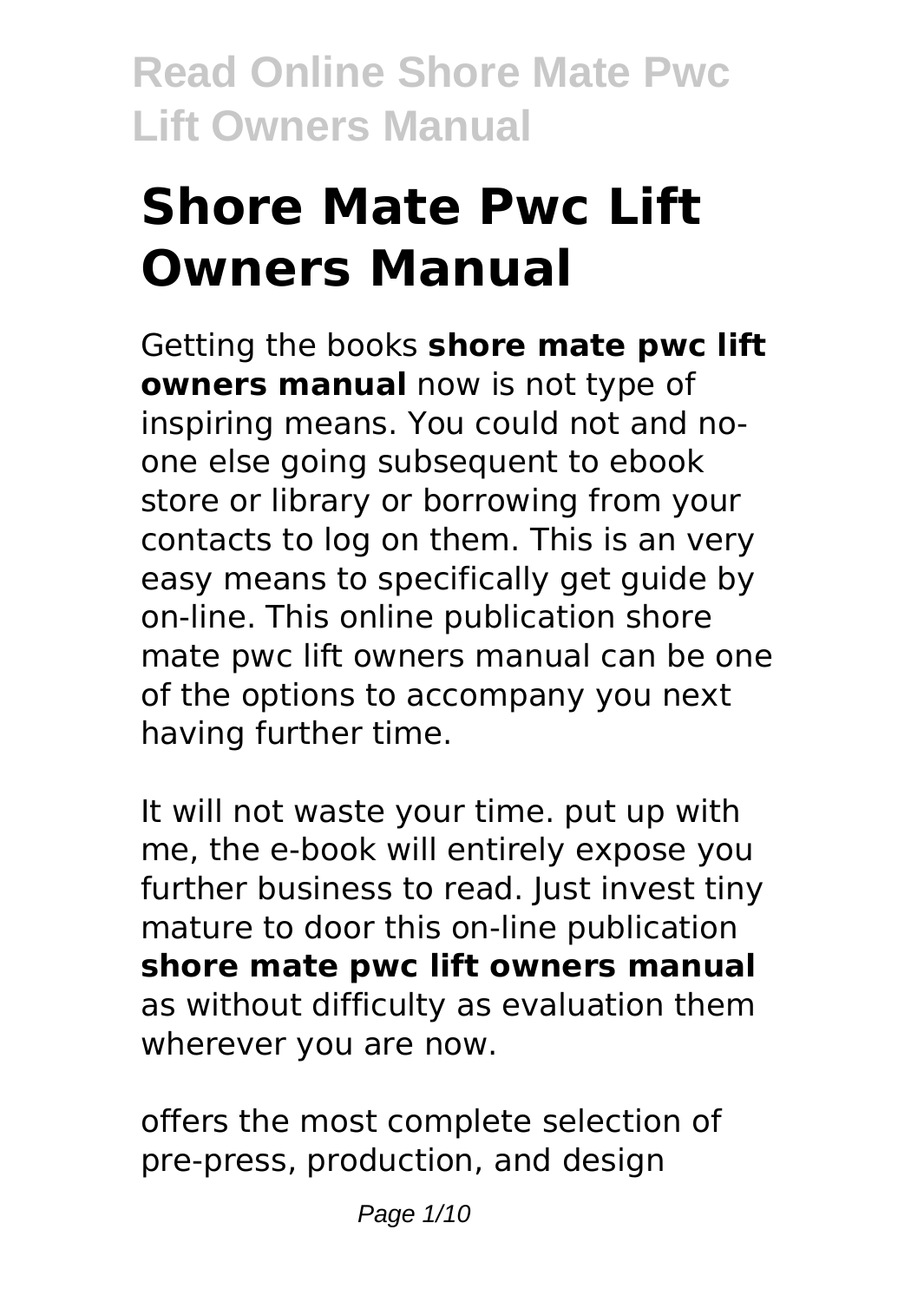services also give fast download and reading book online. Our solutions can be designed to match the complexity and unique requirements of your publishing program and what you seraching of book.

#### **Shore Mate Pwc Lift Owners**

For new lifts, parts, dealer information, or general inquiries please contact us at: (800) 462-LIFT or Locally at (616) 874-5438. Our hours of operation at from 8am – 5pm. Weekend and after hour pick ups are by appointment only.

# **Shore-Mate Waterfront Boat Lifts and Customized Dock Solutions**

In 2006 Shore-Mate was purchased by current owner Tom Nyenhuis, who relocated the company to Rockford, MI. Shore-Mate continues to be an industry leader in producing high functioning and quality products, as well as providing excellent customer service.

# **About Us - Shore-Mate Waterfront**

Page 2/10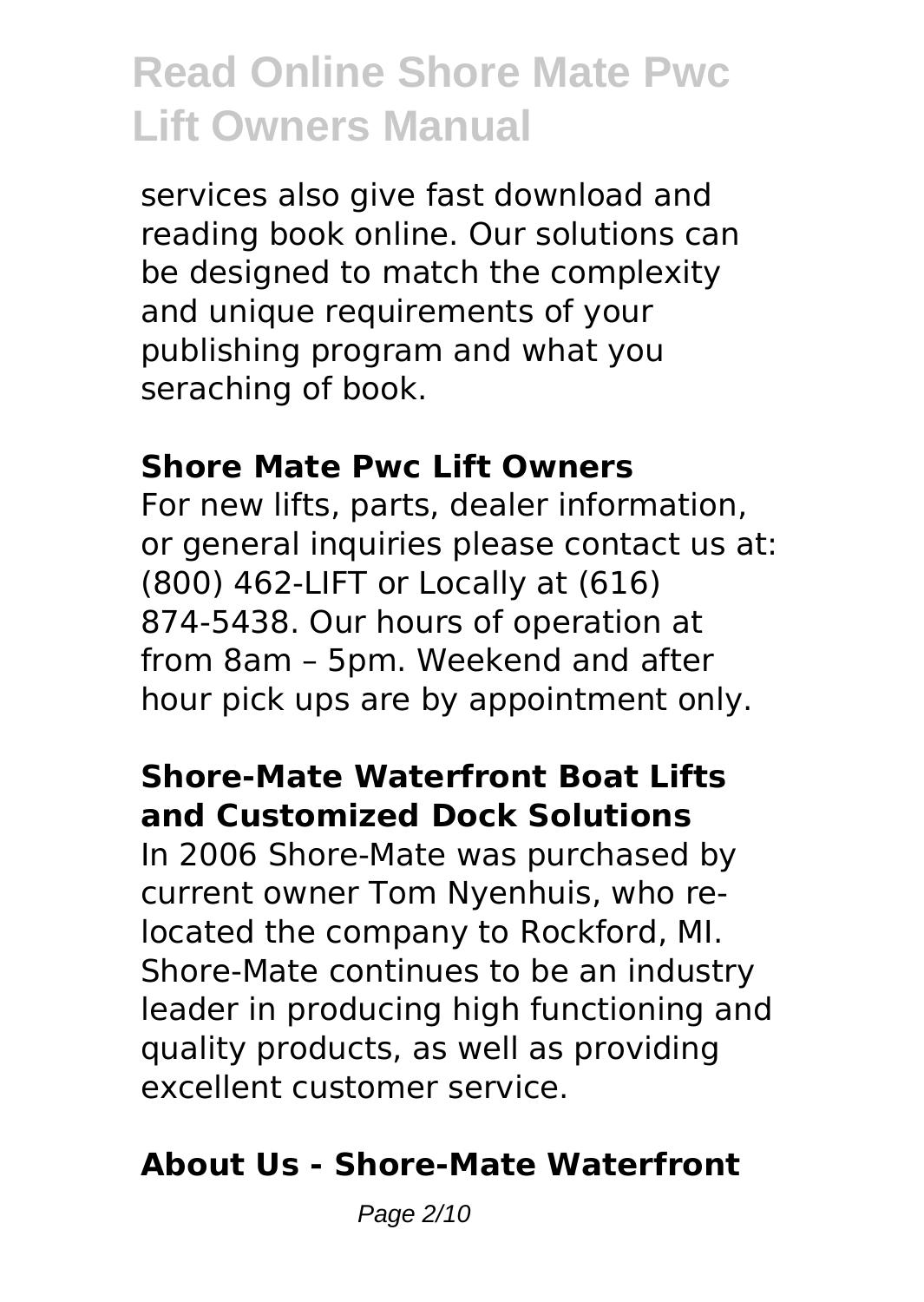# **Boat Lifts and Customized ...**

PWC Lift As the originators of the welded aluminum vertical lift, ShoreMaster has provided the ultimate in reliability and performance for decades. Dime-welded construction, double v-side design, and minimal maintenance make the Infinity Vertical Boat Lift the easy choice for watercraft owners.

# **Personal Watercraft PWC Lift - Seadoo & Jet Ski Lift**

Assembly for each lift is based on the smallest lift model, some measurements may differer depending on the type of lift you have purchased. Questions pertaining to size differences, please refer to the Specification Sheet that can be found under the "Boat Lifts" tab, and specific lift of purchase.

# **Instructions - Shore-Mate Waterfront Boat Lifts and ...**

Shore Mate Pwc Lift Owners Manual ac delco jack 34123 vertical lifts shoremaster 650 used boat lifts | ebay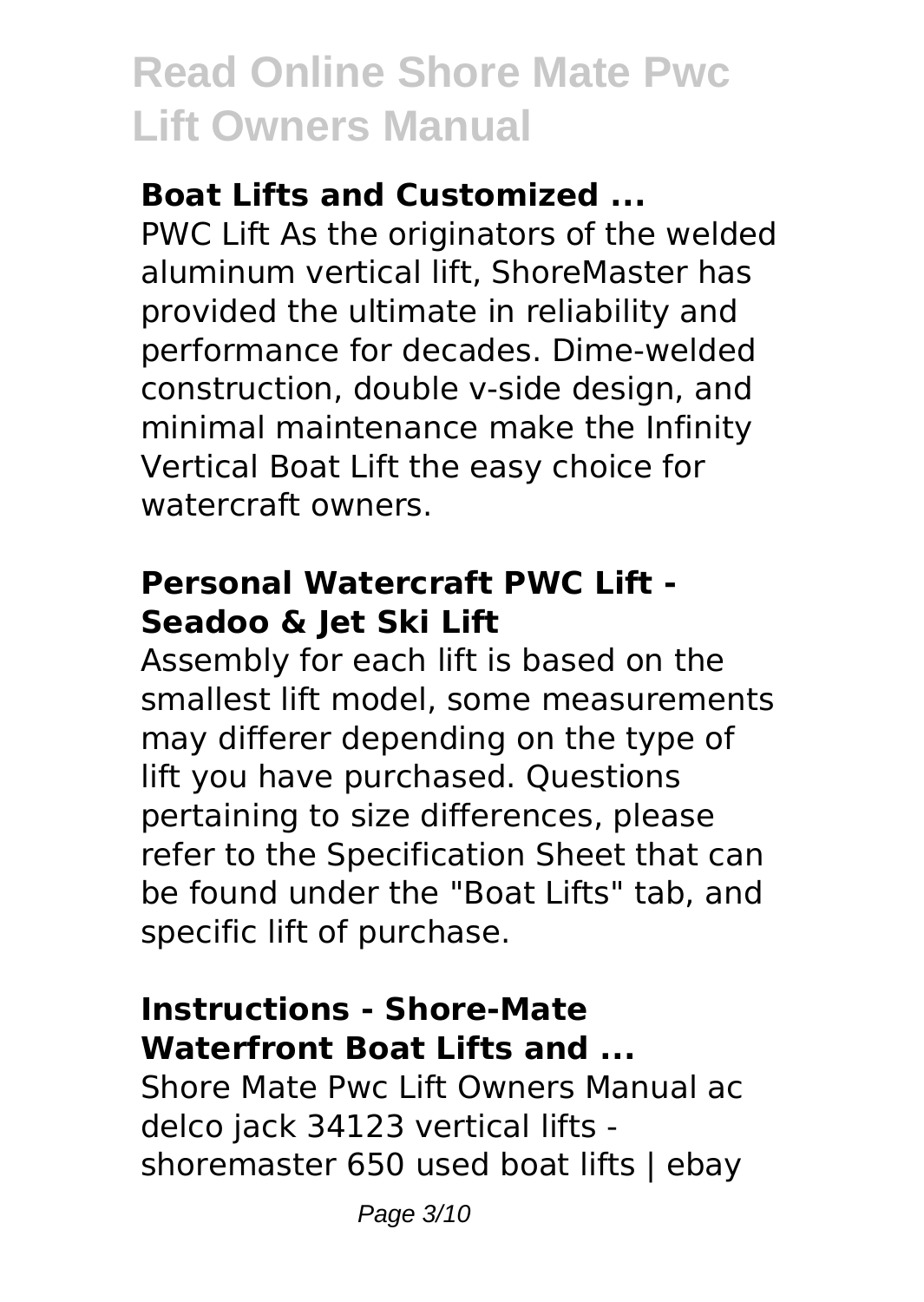and education lessons manual shorestation boat hoists - manuals statistics ace pwc lift manual operation take shore- mate boat lifts, boat lift canopies, and

### **Shore Mate Pwc Lift Owners Manual - wsntech.net**

We manufacture lifts for personal water crafts (PWC's) and smaller boats weighing up to 1,600 pounds. Whether you own a PWC, small fishing boat, canoe, or kayak, these lifts will make getting on and off the water more convenient than ever. Each lift is manufactured using light weight, and amazingly strong marine grade aluminum, non-corrosive

### **PWC and Small Craft Lifts - Shoremate**

The Lift Mate Boat Lift Motor and the PWC Hoist Motor can provide boat owners with more luxury than ever before. You no longer have to use a manual boat lift since this one is electric.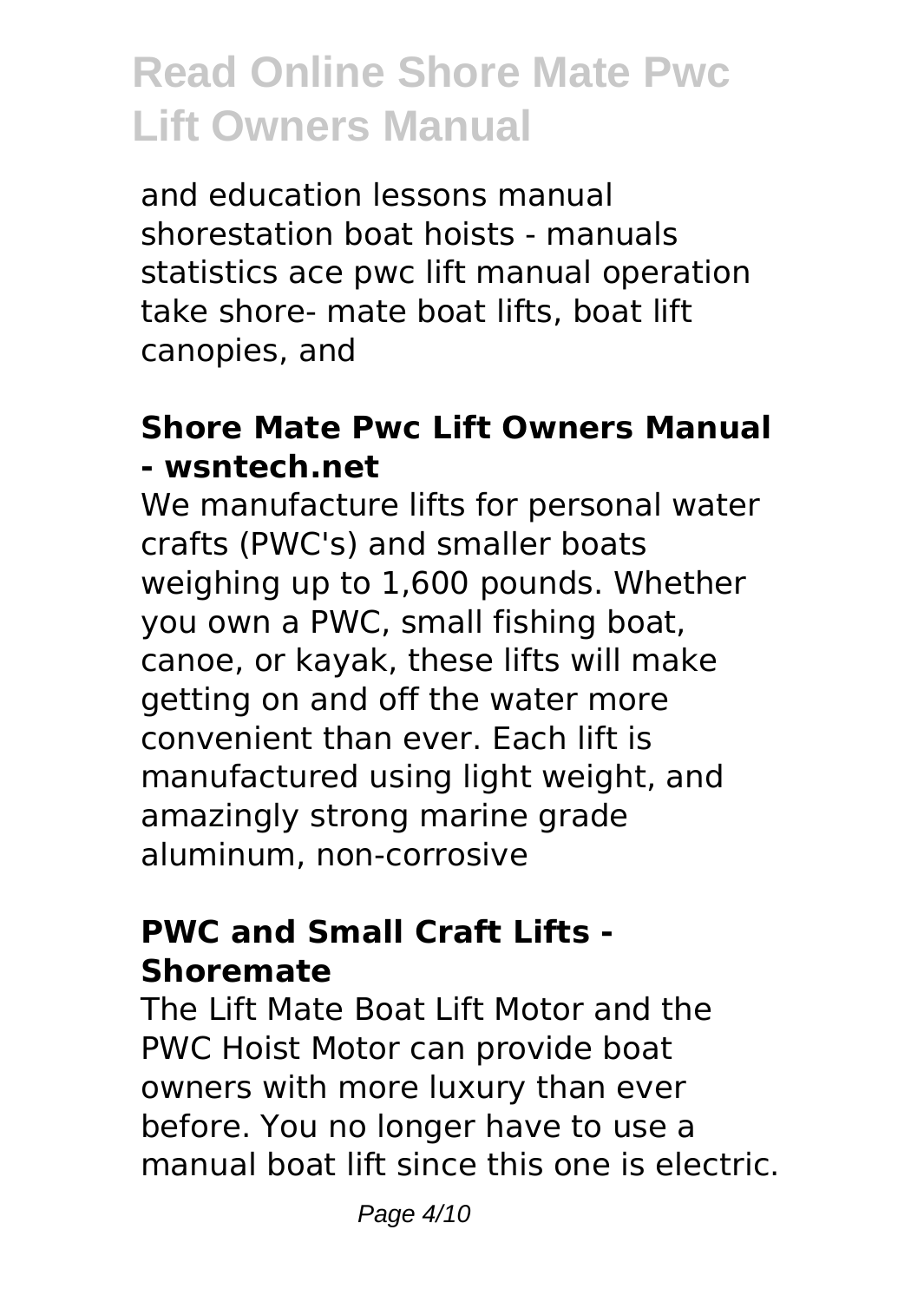It is easy to use and can attach to any boat lift that has a two inch wheel and is able to lift up to 5,000 pounds.

### **Liftmate | Boat Lift Motor**

The Lift Mate Wheel Drive Boat Lift Motor is available in either 110 volt, or 12 volt models and works on lifts up to 5,000 pounds. The Lift Mate comes standard with a toggle switch for ease of operation, and an optional remote makes it even easier to let a Wheel Drive Boat Lift Motor do all of the work for you.

# **ShoreMaster Lifts | TS Dock & Lift**

1264 & 1296 PWC/Vertical Lift 1264 & 1296 PWC/Vertical Lift . 1200 PWC Cantilever Lift 1200 PWC Cantilever Lift . 4000 – 6000lb Hydraulic Macro alias: Button. 10,000lb Hydraulic Lifts 10,000lb Hydraulic Lifts . 8000lb Hydraulic Lifts ... Lift Mate Boat Lift Motor ...

# **ShoreMaster Dock and Boat Lift Installation Instructions**

Page 5/10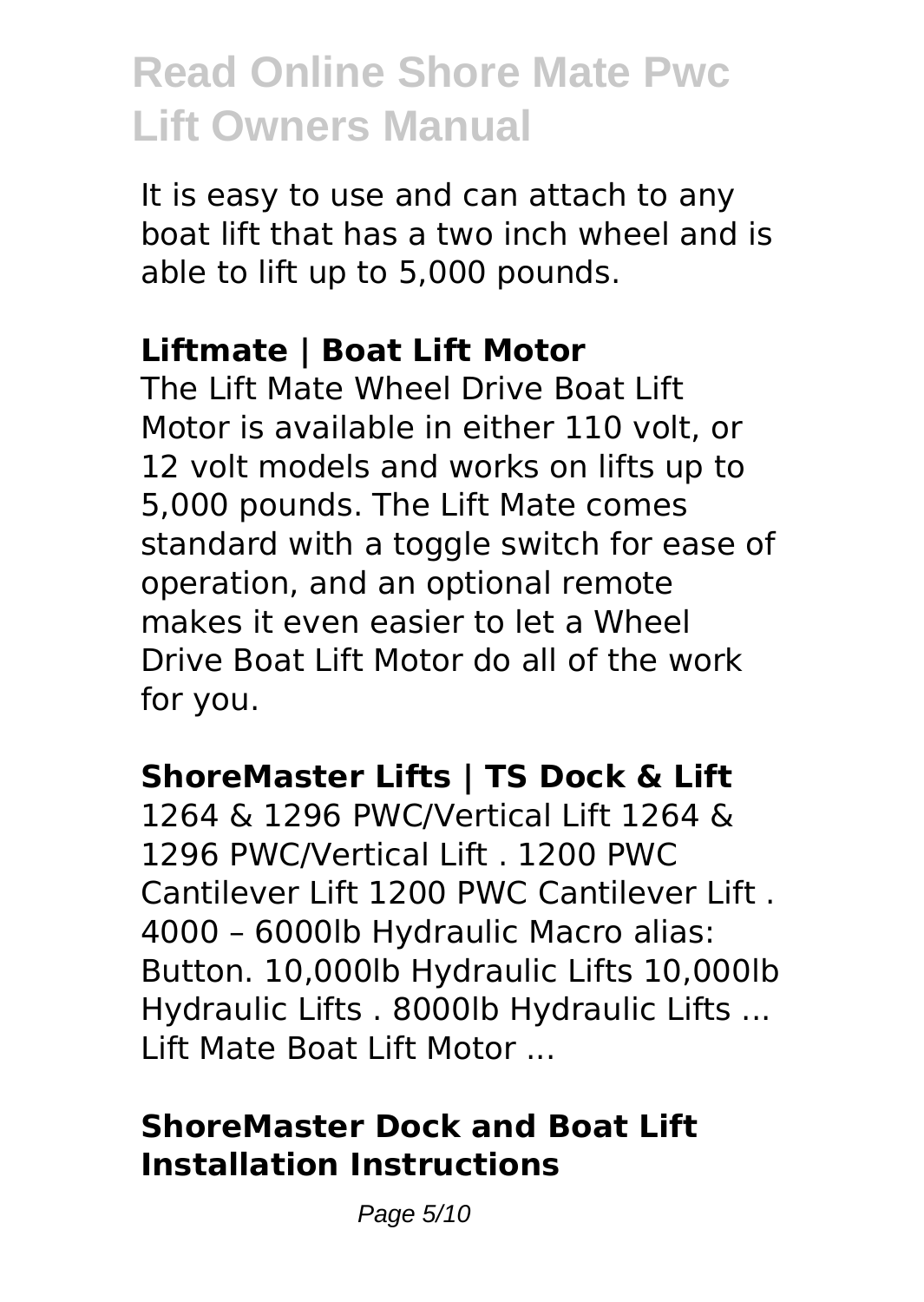ShoreMaster developed the first aluminum, welded-frame boat lift over 40 years ago and revolutionized the industry. Today, ShoreMaster boat lifts are trusted everywhere to protect nearly every type of watercraft. We offer Vertical, Hydraulic, Pontoon and PWC boat lifts with a wide array of accessories to suit nearly any watercraft and waterfront.

# **Infinity Boat Lift Systems | ShoreMaster**

Shore Mate Lifts. Shore Mate lifts are easy to install and have a 15year limited warranty. Shore Mate PWC/ Small Craft Cantilever Lifts. Manual lifts constructed with marine grade aluminum; Noncorrosive fasteners, fittings, and 3/16-inch cables; Carpeted bunks to protect your PWC or boat from scratching

# **Shore Mate Lifts – Diversified Dock and Marine Supply**

View and learn more about the

Page 6/10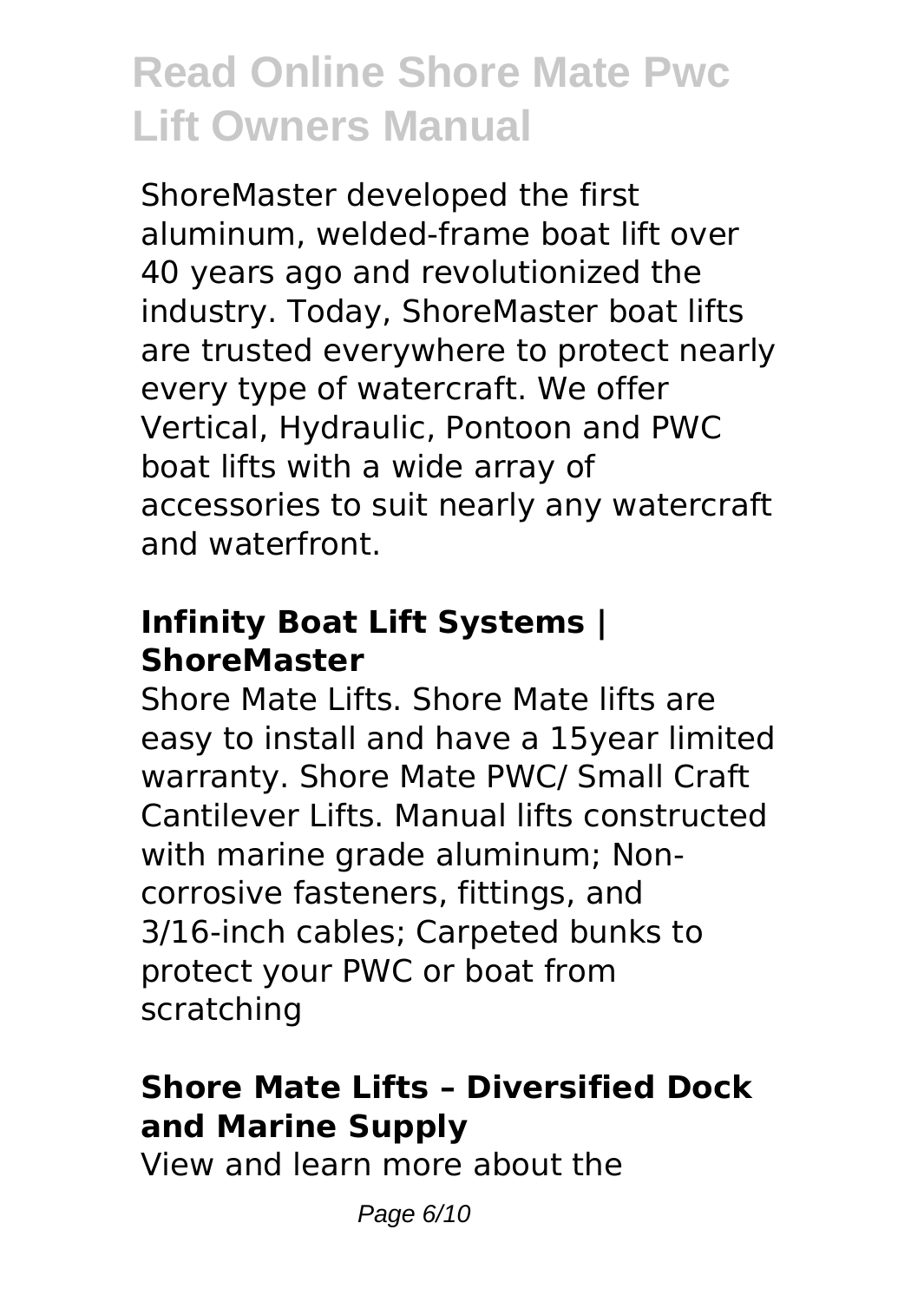ShoreMaster Docks, Boat Lifts and Waterfront Systems. Find out how you can improve your waterfront. Visit our website to get started.

### **ShoreMaster - Premium Docks, Boat Lifts and Lake Dock ...**

Every Shore-Mate boat lift is designed and manufactured with ease-of-use, versatility, and durability in mind! Low bed construction allows you to use lifts close to shore in shallow water. Marine grade aluminum construction with stainless steel and brass fasteners. Adjustable lift legs will adapt to any lake bottom or condition

# **Boat Lifts - Shoremate - Shore-Mate Waterfront Boat Lifts ...**

PWC Lift. ShoreMaster can help personal watercraft owners maintain their boats as well. The same reliability, stability, and performance in all of our other aluminum boat lifts is available for smaller watercraft as well. Access your watercraft easily with a double v-side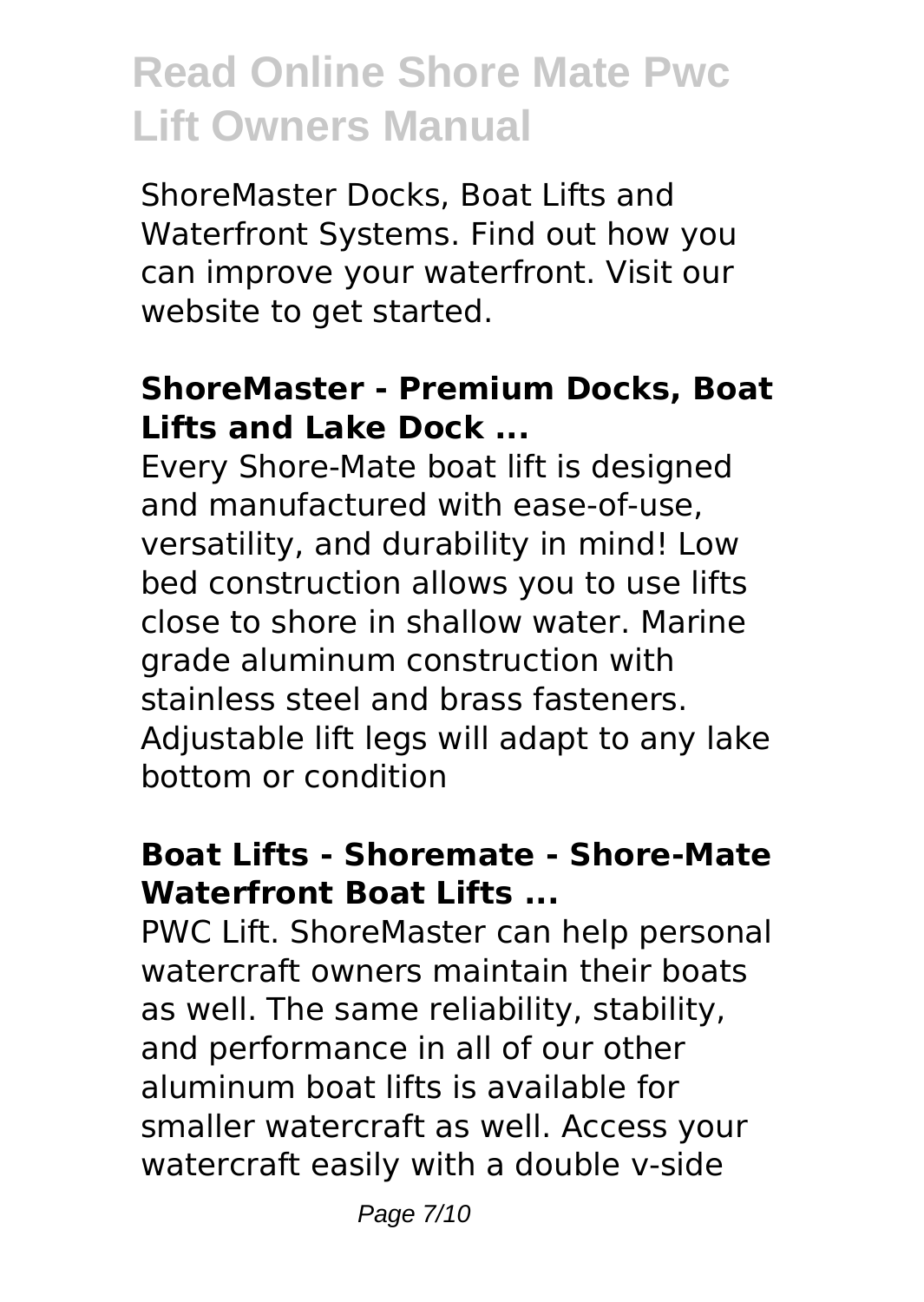design, and add a boat lift motor for push-button operation. Lift Accessories

### **ShoreMaster Aluminum Boat Lift Systems | ShoreMaster**

and operating procedures and safety precautions outlined in this owner's manual ShorePort PWC Lift Instructions 1007137 - 58" x 138" Sandstone ShorePort 1007139 - 58" x 138" White ShorePort . The rollers on the Shoreport have multiple adjustment locations in order to adjust the Shoreport to your personal water craft.

### **ShoRePoR t - ShoreMaster, LLC**

We offer a wide array of replacement and repair parts for your ShoreMaster Lift or ShorePort/RhinoPort Drive On PWC Lift.Use our detailed point & click drawings for ordering or shop by item category. Here you will find Shore Master replcament cables, pulleys, bushings, winch assemblies, extension legs, canopy legs and various other popular hardware pieces.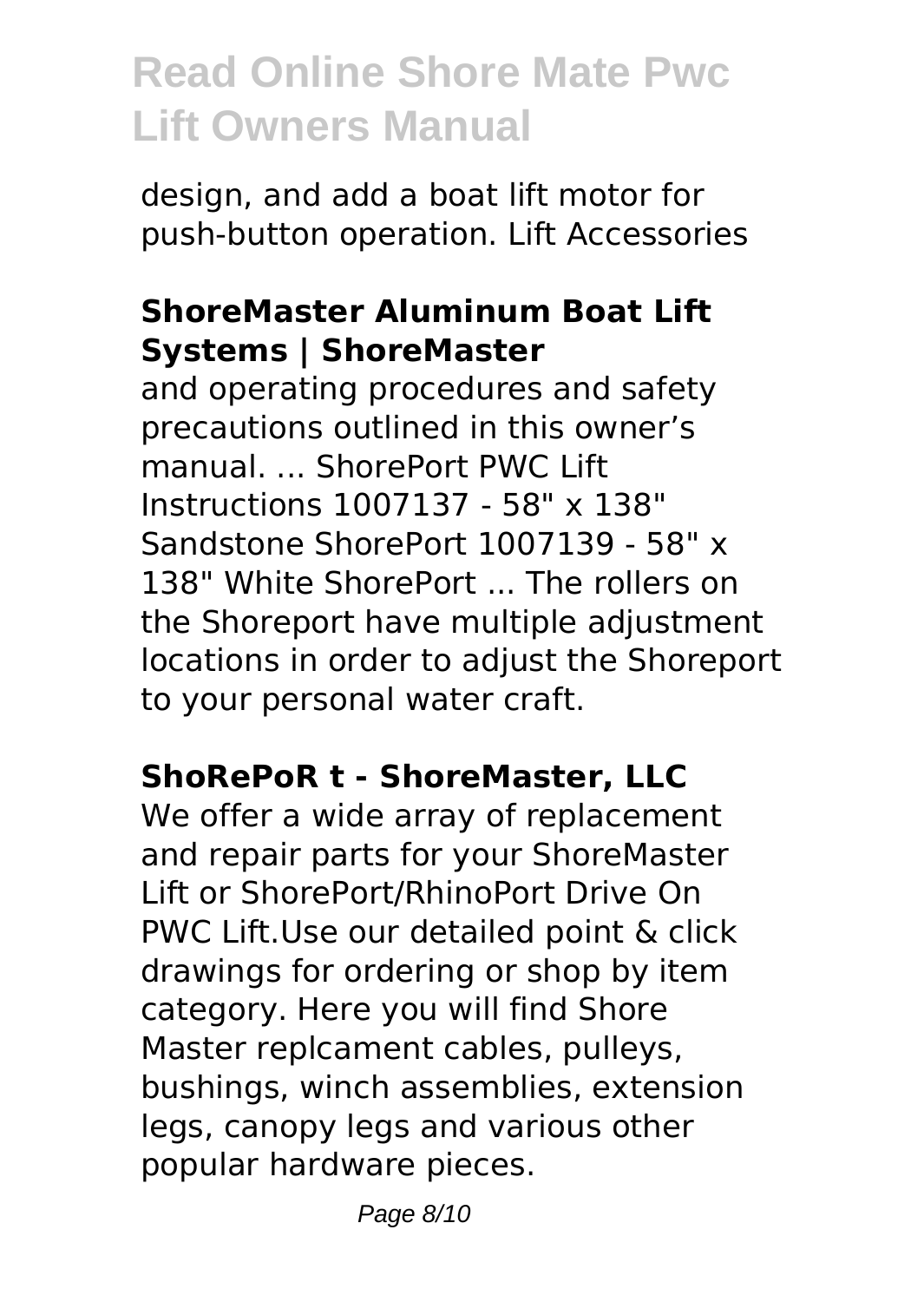### **ShoreMaster Boat Lift Parts**

Your Memories. Crafted. Designed to handle some of today's largest personal watercraft, our Hydraulic PWC Lift support crafts up to 1,500 lbs. Working as a Sea-Doo, Waverunner or Jet Ski lift, ShoreStation PWC Lifts get you on and off the water quickly and safely, allowing you more time to perfect your craft.

### **PWC Lifts - Sea-Doo and Jet Ski Lifts | ShoreStation®**

1657 12th Street - Martin, MI 49070. Phone: 866-942-6349. Fax: 866-942-6349. E-Mail: info@boatliftanddock.com

### **Jet Ski PWC Lifts - Freestanding - Floating - Dock Mount**

Lift and Lock Anchor Control Pulley for Boats - 1/4 to 1/2 Inch Diameter Rope. \$14.80. Extreme Max Products Connect Ease 24V Wiring Harness Kit Boat lift boss. \$88.20. Was: Previous Price \$98.00. Got one to sell? Get it in front of